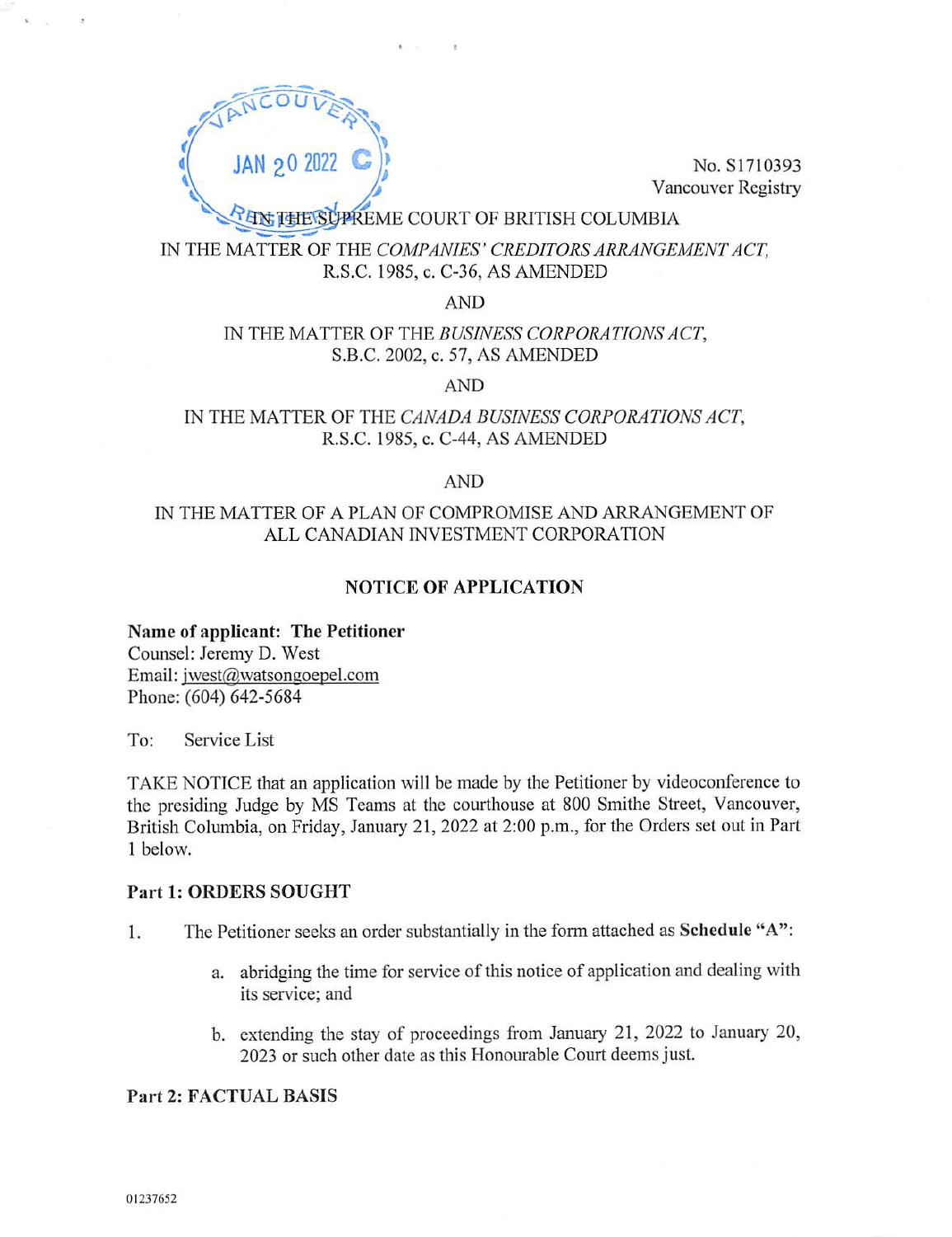- 2. On January 13, 2021, the stay of proceedings was extended to January 21, 2022 (the "Stay").
- 3. On February 5, 2021, this Court granted the Sanction Order authorizing the Plan.
- 4. Since the last extension of the Stay and the Sanction Order, the Petitioner through the Monitor has continued efforts to realize assets for the benefit of stakeholders.
- 5. The Monitor is in the process of completing a further report to court detailing developments in the performance of the Plan since its last report dated August 24, 2021. It is contemplated that a hearing for that purpose before the Court will be sought in early February 2022.
- 6. In the meantime, it is necessary to extend the Stay given its impending expiry.

### Extension of the Stay

- 7. The Stay is scheduled to expire January 21, 2022. The Petitioner respectfully requests an extension of the stay in order to allow the Petitioner to continue its ongoing efforts to realize its assets for the benefit of stakeholders.
- 8. The Petitioner is continuing to act in good faith and due diligence and with support of the Monitor, seeks an extension of the Stay to January 20, 2023 or such other date as this Honourable Court deems just.

### Part 3:LEGAL BASIS

- 9. The Petitioner relies on the terms and provisions of the CCAA, as amended.
- 10. The Petitioner also relies on Rules 1-3, 4-4, 8-1, 8-5, 22-1 and 22-4 of the SCCR.
- 11. Pursuant to s. 11 of the CCAA, the Court may make any order that it considers appropriate.
- 12. Pursuant to ss. 11.02(2) and (3) of the CCAA, the Court may extend a stay of proceedings granted in an Initial Order when:
	- a. the applicant satisfies the court that circumstances exist that make the order appropriate; and
	- b. in the case of an order under subsection (2) [extension of a stay], the applicant also satisfies the court that the applicant has acted, and is acting, in good faith and with due diligence.
- 13. The extension of the Stay sought by the Petitioner is appropriate in the circumstances as it is consistent with the purpose of the CCAA.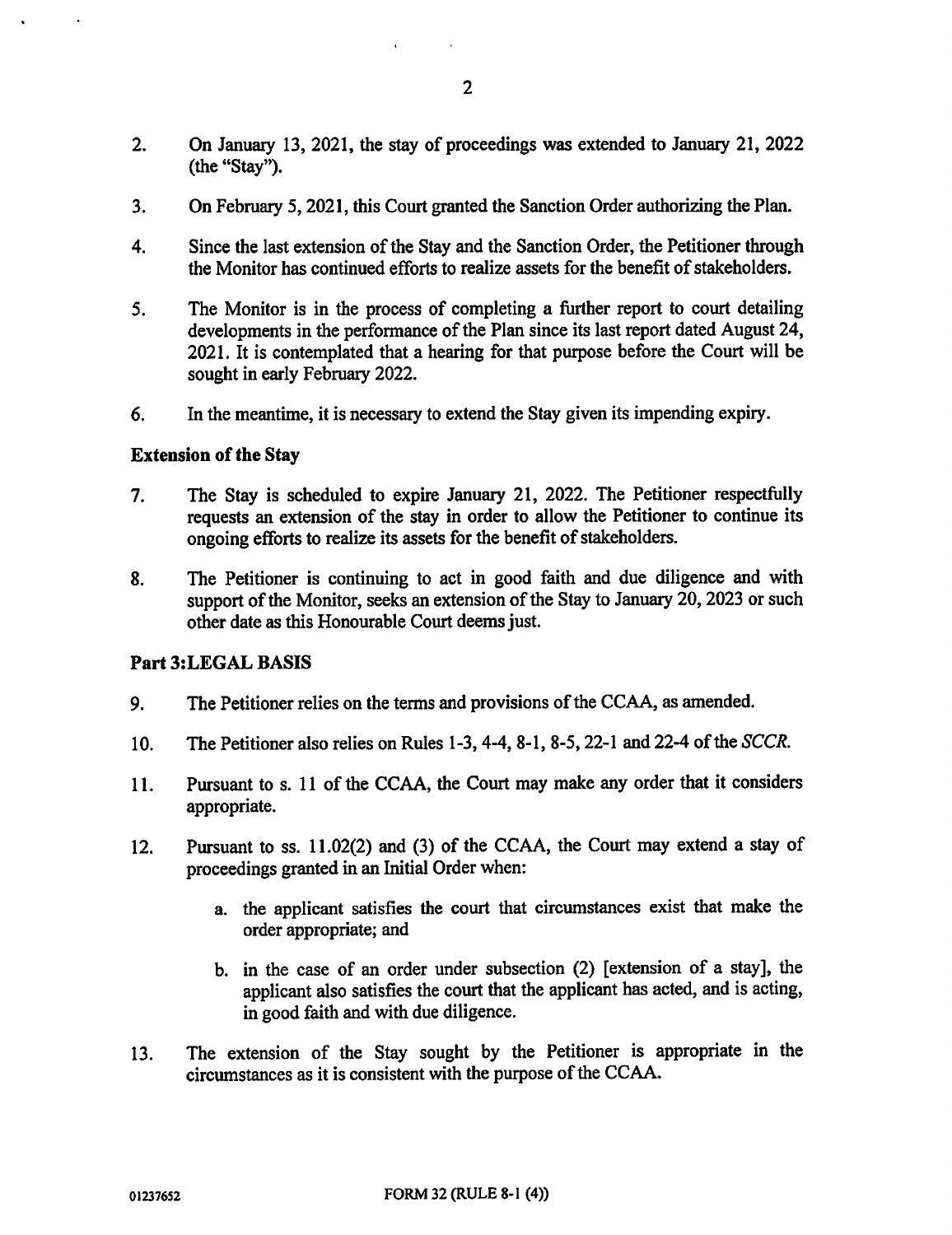- 14. The Petitioner has acted and continues to act in good faith and with due diligence and the need for an extension arises in order to allow the Petitioner to continue realizing its assets and implementing the Plan.
- 15. There will be no prejudice to any stakeholders in the event the Stay is extended as the Petitioner is proceeding with the restructuring process.

### Part 4: MATERIAL TO BE RELIED ON

- 16. The pleadings and materials filed herein including the Monitor's  $29<sup>th</sup>$  Report.
- 17. Such further and other material as may be permitted.

The Applicant estimates that the Application will take 15 minutes.

 $[X]$  This matter is not within the jurisdiction of a master.

TO THE PERSONS RECEIVING THIS NOTICE OF APPLICATION: If you wish to respond to this notice of application, you must, within 5 business days after service of this notice of application or, if this application is brought under Rule 9-7, within 8 business days after service of this notice of application:

- (a) file an application response in Form 33;
- (b) file the original of every affidavit, and of every other document, that:
	- (i) you intend to refer to at the hearing of this application, and
	- (ii) has not already been filed in the proceeding, and
- (c) serve on the applicant 2 copies of the following, and on every other party of record one copy of the following:
	- (1) a copy of the filed application response;
	- (ii) a copy of each of the filed affidavits and other documents that you intend to refer to at the hearing of this application and that has not already been served on that person;
	- (iii) if this application is brought under Rule  $\beta$ -7, any notational is detected. are required to give under Rule 9-7 (9).

Date: January 20, 2022

Signature of Jeremy D. West Counsel for the Petitioner

Email: jwest@watsongoepel.com Phone: (604) 642-5684

### APPENDIX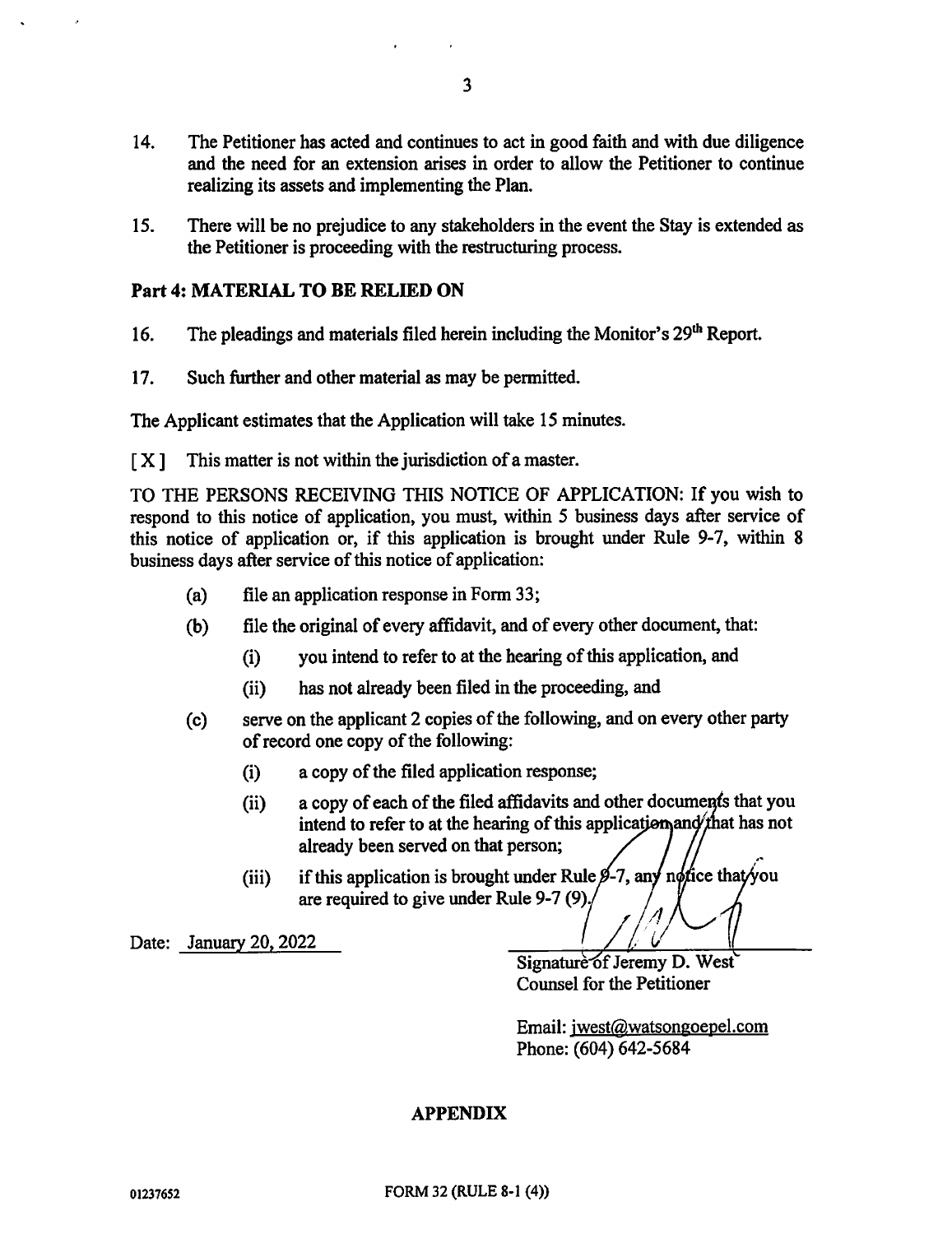## THIS APPLICATION INVOLVES THE FOLLOWING:

 $\ddot{\phantom{a}}$ 

- discovery: comply with demand for documents  $\overline{1}$
- discovery: production of additional documents  $\prod$
- extend oral discovery  $\overline{1}$
- other matter concerning oral discovery  $\overline{1}$
- $\prod$ amend pleadings
- add/change parties  $\prod$
- summary judgment  $\prod$
- $[1]$ summary trial
- $\overline{1}$ service

 $\alpha$ 

- $\overline{1}$ mediation
- adjournments  $\overline{1}$
- proceedings at trial  $\overline{1}$
- case plan orders: amend  $\mathbf{I}$
- case plan orders: other  $\prod$
- $\prod$ experts

 $\sim 100$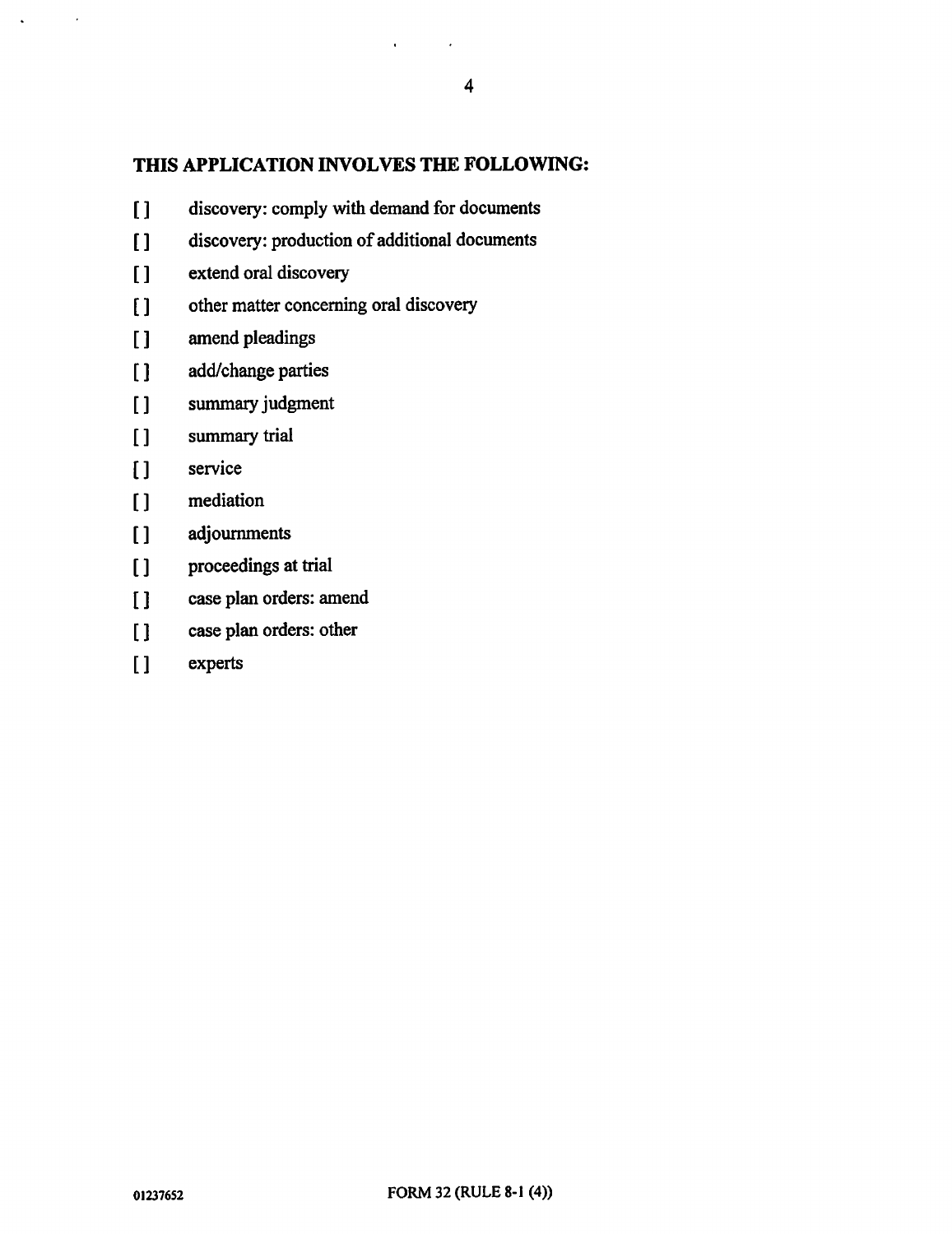### Schedule "A"

No. S1710393 Vancouver Registry

## IN THE SUPREME COURT OF BRITISH COLUMBIA IN THE MATTER OF THE COMPANIES' CREDITORS ARRANGEMENT ACT, R.S.C. 1985, c. C-36, AS AMENDED

### AND

### IN THE MATTER OF THE BUSINESS CORPORATIONS ACT, S.B.C. 2002, c. 57, AS AMENDED

### AND

## IN THE MATTER OF THE CANADA BUSINESS CORPORATIONS ACT, R.S.C. 1985, C. c-44, AS AMENDED

### AND

## IN THE MATTER OF A PLAN OF COMPROMISE AND ARRANGEMENT OF ALL CANADIAN INVESTMENT CORPORATION

### ORDER MADE AFTER APPLICATION

BEFORE THE HONOURABLE MR. JUSTICE WALKER )

) THE 21ST DAY OF ) JANUARY, 2022.

ON THE APPLICATION of the Petitioner dated January 20, 2022 coming on for hearing at Vancouver, British Columbia, on the 21st day of January, 2022, and on hearing Jeremy D. West, counsel for the Petitioner, and those other counsel listed on Schedule "A" hereto, AND UPON READING the material filed herein for the purposes of this application; AND pursuant to the Companies' Creditors Arrangement Act, R.S.C. 1985 c. C-36 as amended (the "CCAA"), the British Columbia Supreme Court Civil Rules and the inherent jurisdiction of this Honourable Court;

#### THIS COURT ORDERS AND DIRECTS THAT:

1. Terms and expressions not defined in this Order shall have the meanings attributed to them in the Order of this Court pronounced on November 10, 2017 (as varied from time to time, the "Initial Order").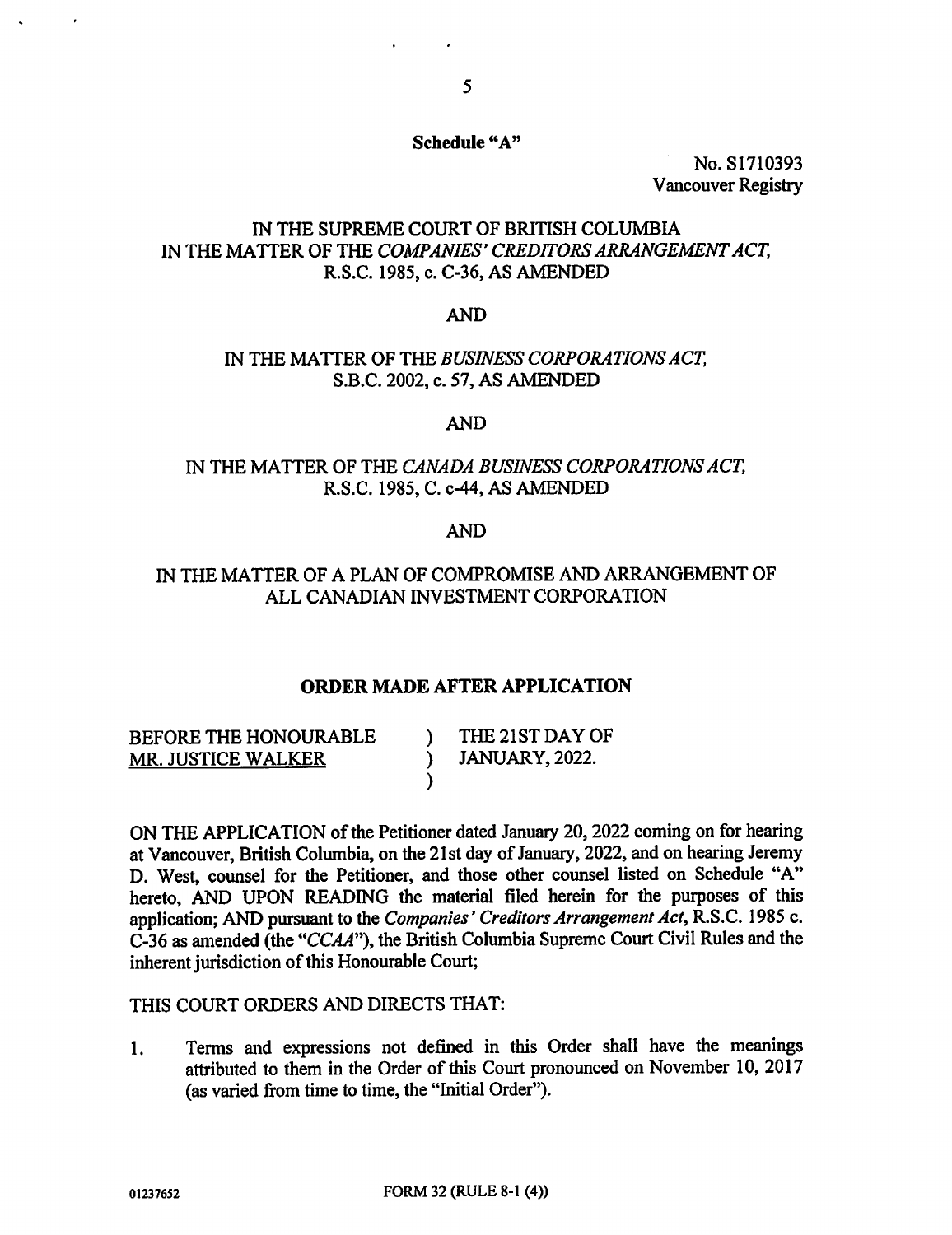2. The time for service of the Notice of Application dated January 20, 2022 is abridged such that the application is properly returnable on January 21, 2022, and service upon any interested party other than those parties on the service list maintained by the Petitioner and the Monitor in this matter is hereby dispensed with.

### Stay of Proceedings

 $\ddot{\phantom{a}}$ 

- 3. The stay of proceedings is hereby extended from January 21, 2022 to January 20, 2023.
- 4. The proceedings are adjourned for hearing at 10:00 a.m.
- 5. Approval of counsel as to form listed in Schedule "A" hereto, except counsel for the Petitioner, is hereby dispensed with.

THE FOLLOWING PARTIES APPROVE THE FORM OF THIS ORDER AND CONSENT TO EACH OF THE ORDERS, IF ANY, THAT ARE INDICATED ABOVE AS BEING BY CONSENT:

Signature of Jeremy D. West Counsel for the Petitioner

By the Court.

**Registrar**